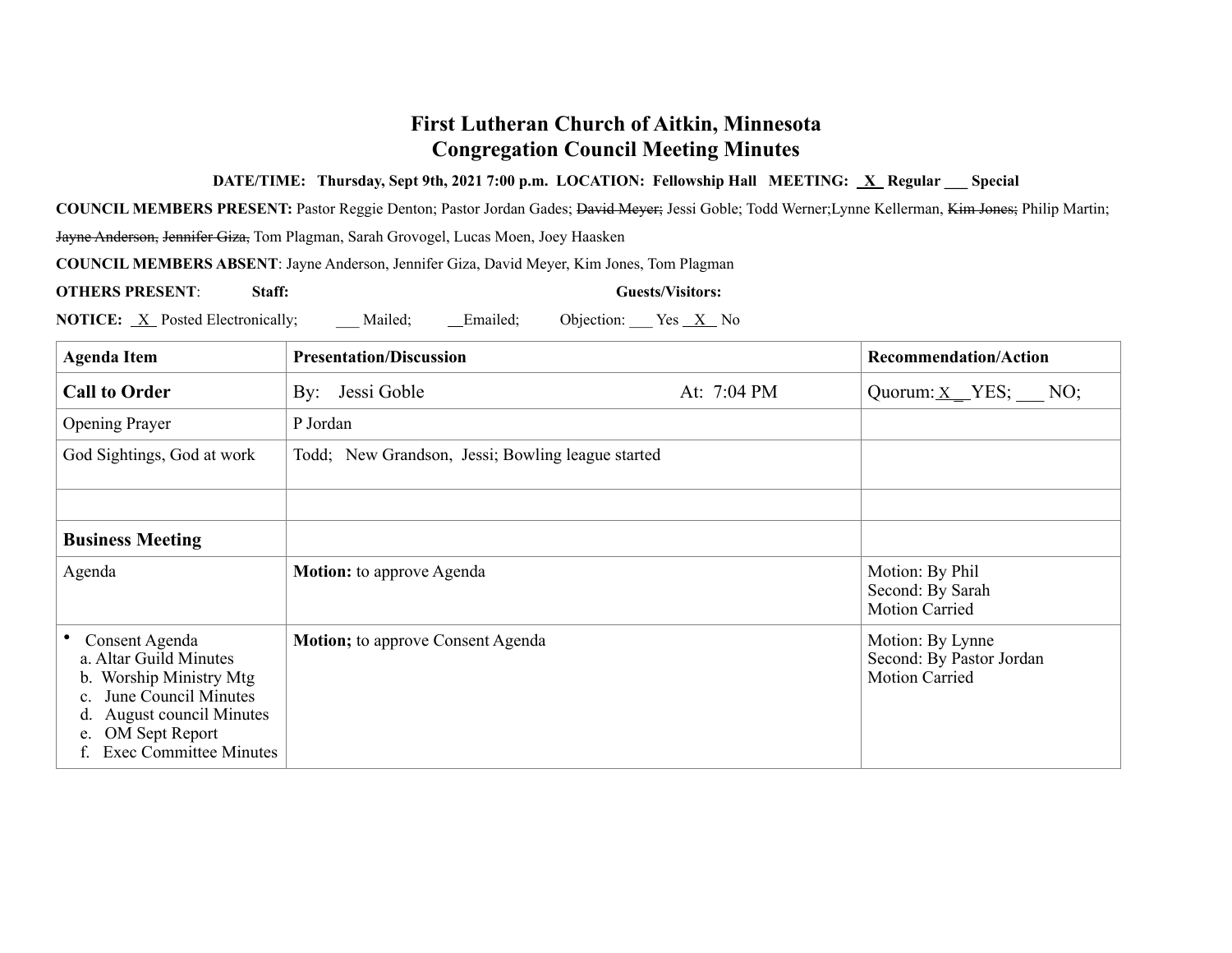| Senior Pastor Reggie's<br>Report Sept 2021    | P Reggie; Funeral Committee, working on developing the ministry, visioning<br>that it will be under the hospitality ministry. Talking to congregation about<br>worship and covid concerns. Vast majority of people attending are vaccinated.<br>Funerals and Wed pm worship is a "wild card" Funerals; We need to have a<br>discussion regarding how we host funerals moving forward,<br>Betty Evans funeral was cancelled due to covid.<br>Anonymous gift for building fund, this is a "Matching funds' gift up to \$5000.00<br>Mortgage balance. Down to \$224,856.xx Paying it off should be a challenge to<br>the congregation.<br>Jennifer Johnson is starting choir practice next week, not sure what the<br>participation will be due to covid.<br>Youth praise on Sunday morning is coming back this month.<br>Letter to Saturday evening worshipers was sent out. Waiting to see how much<br>interest in Sunday PM service.<br>Order for worship will be projected in front of the congregation during the<br>service.<br>Lynne: Asked Lucas, and Joey for feedback regarding Wed PM service in<br>sanctuary. They were positive.<br>Will be on vacation week of Oct 10th.<br>Motion: To approve P Reggies September report and Expense report. | Motion: By Sarah<br>Second: By Lynne<br><b>Motion Carried</b> |
|-----------------------------------------------|----------------------------------------------------------------------------------------------------------------------------------------------------------------------------------------------------------------------------------------------------------------------------------------------------------------------------------------------------------------------------------------------------------------------------------------------------------------------------------------------------------------------------------------------------------------------------------------------------------------------------------------------------------------------------------------------------------------------------------------------------------------------------------------------------------------------------------------------------------------------------------------------------------------------------------------------------------------------------------------------------------------------------------------------------------------------------------------------------------------------------------------------------------------------------------------------------------------------------------------------------------|---------------------------------------------------------------|
| Associate Pastor Jordan's<br>Report Sept 2021 | Ended the month with a couple of funerals. We are in the midst of staffing issues.<br>Jill has been dealing with her sick mother. Nicole and her hours are in a state<br>change.<br>Working on recruiting volunteers for youth programs, leaders, and coordinators<br>are hard to find. Jessi; Is it time to send out a "harsh" letter. P Reggie; not a<br>good idea to "go negative". Sarah offered to be an option since she is here<br>anyway.<br>Tiny tots has 12 kids signed up. Max Lisa can handle is 18. Lisa wants to know<br>if there is a minimum number of kids to help pay her salary and consider whether<br>or not to continue the program. P Reggie; "Is this a down year due to covid?"<br>Updating curriculum and calendar of events for fall.<br>Jennifer Johnson is slowly backing away from Wed night worship. P Jordan,<br>she was paid a separate fee for Wed PM. Is there another person that can fill the<br>void?<br><b>Motion:</b> To approve P Jordan's Sept report and his expense report.                                                                                                                                                                                                                                  | Motion: By Sarah<br>Second: By Lynne<br><b>Motion Carried</b> |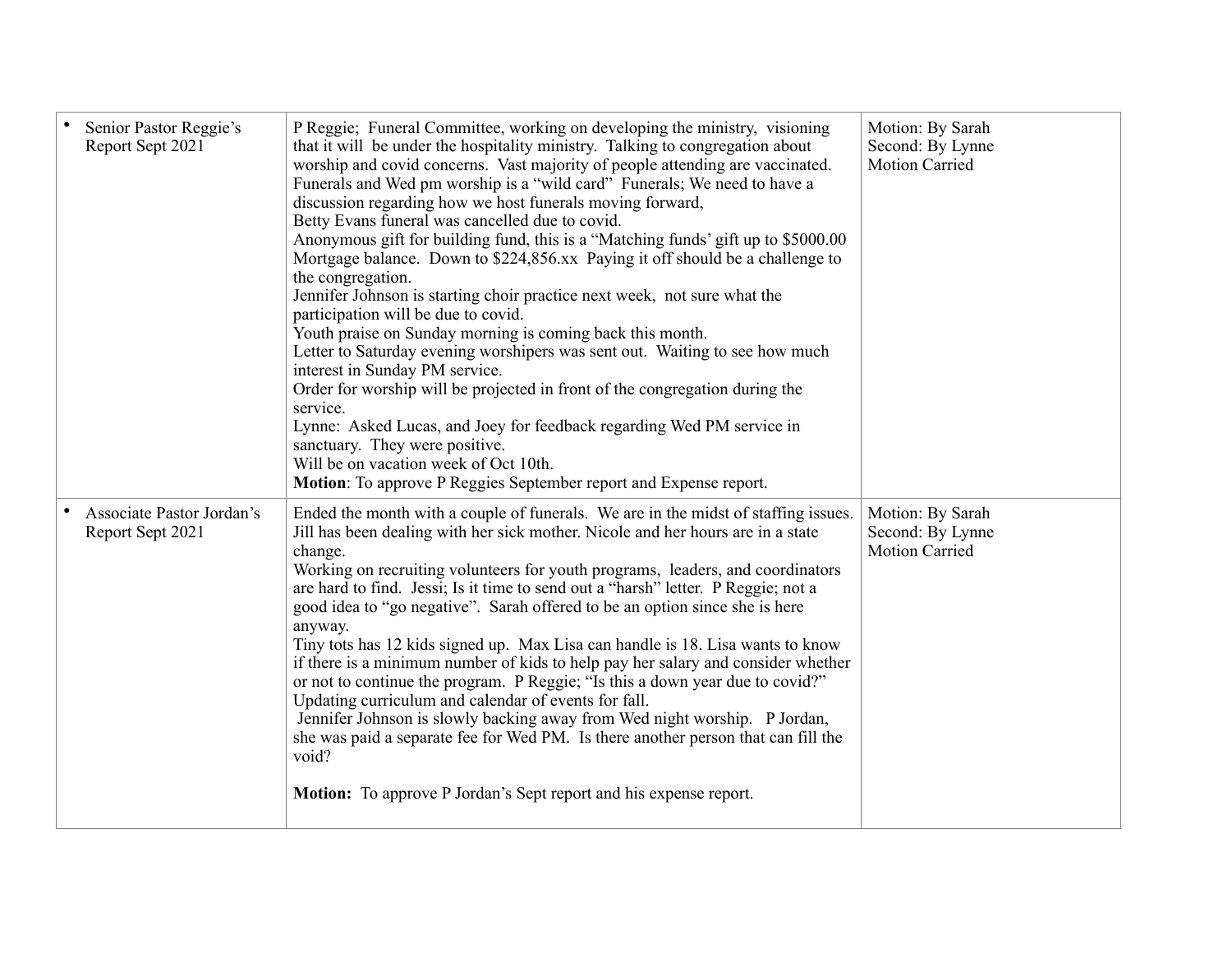| Rally Day                                      | P Jordan: Sunday school kickoff at 9:30 this coming Sunday. Picnic in the park,<br>bouncy house, blessing of the back packs.                                                                                                                                                                                                                                              |                                                                  |
|------------------------------------------------|---------------------------------------------------------------------------------------------------------------------------------------------------------------------------------------------------------------------------------------------------------------------------------------------------------------------------------------------------------------------------|------------------------------------------------------------------|
| Sunday 1:00 service                            | Starts the 19th of Sept. Will monitor and see how much interest there is.                                                                                                                                                                                                                                                                                                 |                                                                  |
| Confirmation/Sunday School<br>planning updates | Covered in P Jordan's report.                                                                                                                                                                                                                                                                                                                                             |                                                                  |
| Keepers Groups/Possible New<br>ministry        | Covered in P Reggie's report                                                                                                                                                                                                                                                                                                                                              |                                                                  |
| Visioning Task Force                           | Jessi: Has a call in for Jerry Thompson to help activate the<br>Motion: To activate the strategic planning task force.                                                                                                                                                                                                                                                    | Motion: By P Reggie<br>Second: By Sarah<br><b>Motion Carried</b> |
| <b>Building Fund</b>                           | \$224,856.xx existing mortgage. Phil: "With special gift and matching funds, we<br>will hit the threshold for an additional principle payment." Our reserve has been<br>slowly going down. Jessi, we need to check our By-laws to see if/when we<br>would be required to apply an additional mortgage payment.                                                            |                                                                  |
| Plan It Calendar                               | Jessi; Any updates? Jill has not added any sub-pages. Calendar is set up<br>for the year and we can build on it.                                                                                                                                                                                                                                                          |                                                                  |
| Portico, Health Insurance<br>Options           | Jessi; Health Insurance benefits for the full time staff. Pastors would<br>prefer the GoldPlus option. Silver Plus was what was provided for the<br>staff in $2021$ .<br><b>Motion:</b> To Table this topic until a special council meeting via zoom so as<br>to include absent council members in this decision.<br>Date for meeting will be Monday October 4th at 7:30. | Motion: By Phil<br>Second: Lynne<br><b>Motion Carried</b>        |
| Financials                                     | Phil: General offering is up \$7k from previous month. Last several months<br>donations have averaged about \$27K.<br>Motion: To approve financials                                                                                                                                                                                                                       | Motion: By Lynne<br>Second: By Sarah<br><b>Motion Carried</b>    |
| <b>Notices:</b>                                |                                                                                                                                                                                                                                                                                                                                                                           |                                                                  |
| • Additional Items:                            | Update on David Meyer. Make up of the council.                                                                                                                                                                                                                                                                                                                            |                                                                  |
|                                                |                                                                                                                                                                                                                                                                                                                                                                           |                                                                  |